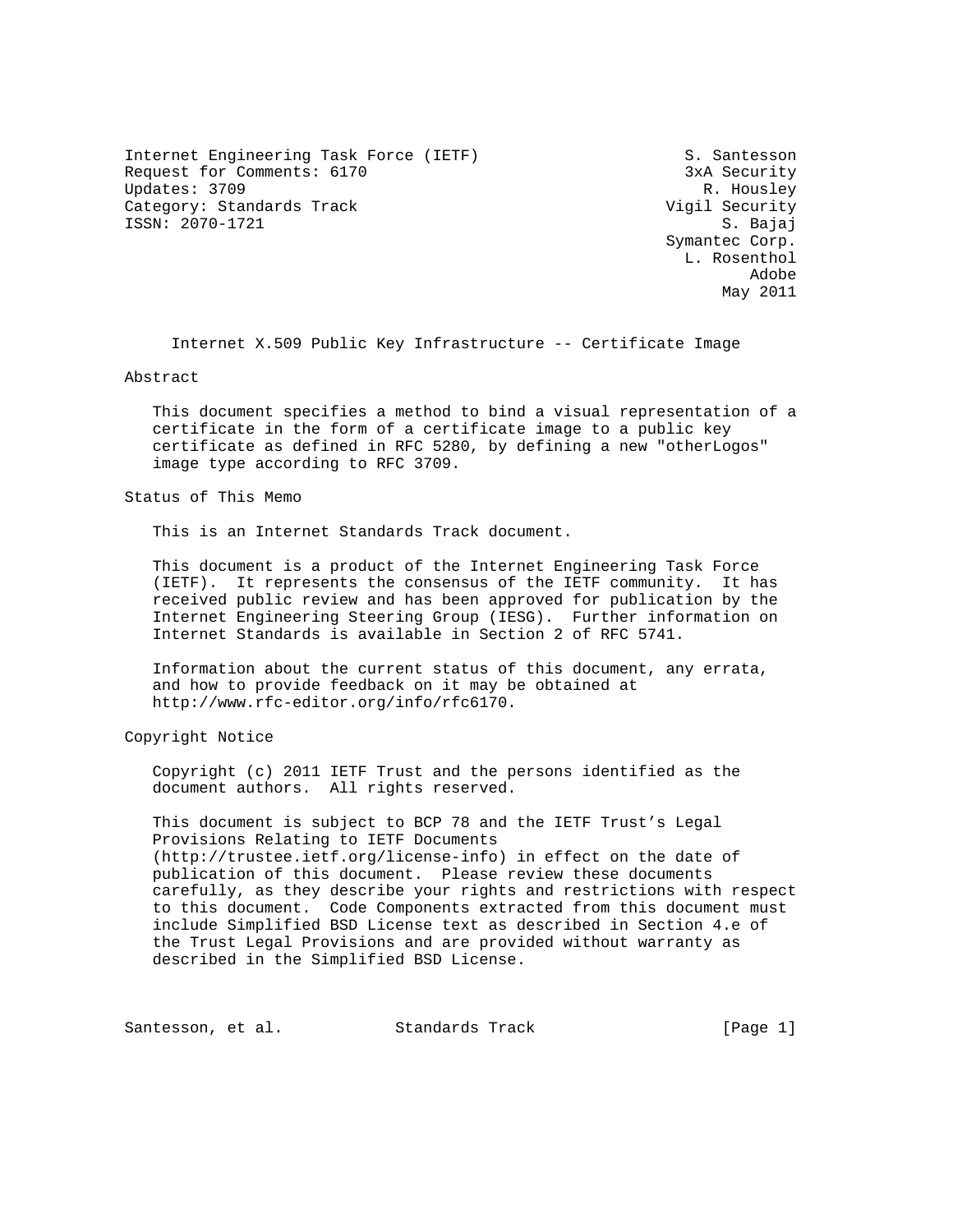Table of Contents

| $2^{\circ}$  |             |
|--------------|-------------|
|              |             |
| 4.           |             |
|              |             |
|              |             |
|              |             |
|              |             |
|              |             |
|              |             |
| $\mathsf{R}$ |             |
|              |             |
|              |             |
|              | Appendix A. |
|              |             |
|              |             |

1. Introduction

 This standard specifies how to bind a certificate image to a certificate (defined in [RFC5280]), providing a visual representation of that certificate using the Logotype extension defined in [RFC3709] and specifying the certificate image as a new "otherLogos" type.

 The purpose of the certificate image is to aid human interpretation of a certificate by providing meaningful visual information to the user interface (UI).

 Typical situations when a human needs to examine the visual representation of a certificate are:

- A person establishes a secured channel with an authenticated service. The person needs to determine the identity of the service based on the authenticated credentials.
- A person validates the signature on critical information, such as signed executable code, and needs to determine the identity of the signer based on the signer's certificate.
- A person is required to select an appropriate certificate to be used when authenticating to a service or Identity Management infrastructure. The person needs to see the available certificates in order to distinguish between them in the selection process.

Santesson, et al. Standards Track [Page 2]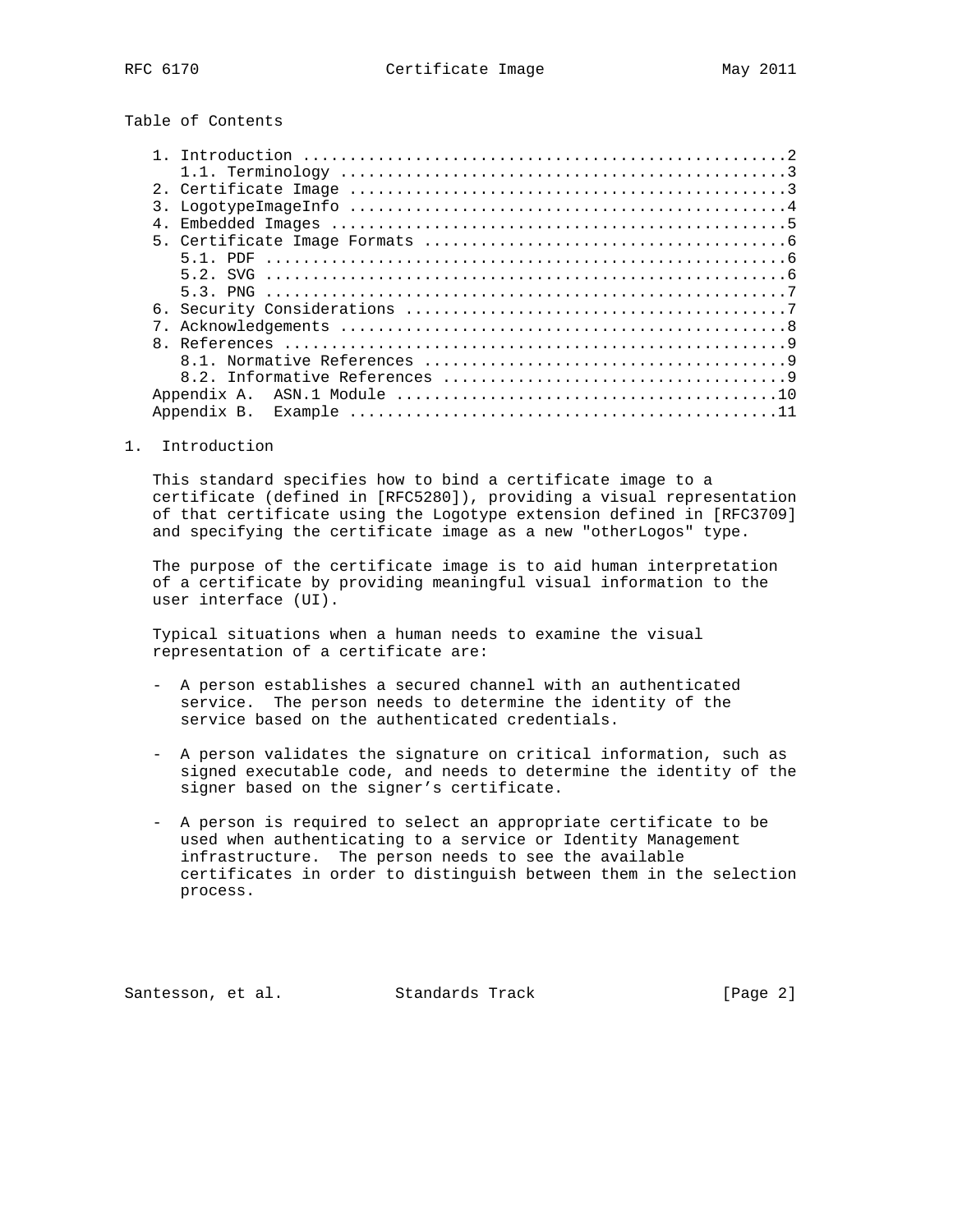The display of certificate information to humans is challenging due to lack of well-defined semantics for critical identity attributes. Unless the application has out-of-band knowledge about a particular certificate, the application will not know the exact nature of the data stored in common identification attributes such as serialNumber, organizationName, country, etc. Consequently, the application can display the actual data, but faces the problem of labeling that data in the UI and informing the human about the exact nature (semantics) of that data. It is also challenging for the application to determine which identification attributes are important to display and how to organize them in a logical order.

 RFC 3709 [RFC3709] defines a certificate extension for binding images to a certificate, such as a community logo and issuer logo, enhancing the display of certificate information. The syntax is extensible and allows inclusion of new image types using the otherLogos structure. This standard defines how to include a complete certificate image using the extensibility mechanism of RFC 3709.

1.1. Terminology

 The key words "MUST", "MUST NOT", "REQUIRED", "SHALL", "SHALL NOT", "SHOULD", "SHOULD NOT", "RECOMMENDED", "MAY", and "OPTIONAL" in this document are to be interpreted as described in [RFC2119].

2. Certificate Image

 This section defines the certificate image as a new otherLogos type according to Section 4.1 of [RFC3709].

 The certificate image otherLogos type is identified by the Object Identifier (OID) id-logo-certimage.

 id-pkix OBJECT IDENTIFIER ::=  $\{ iso(1) *identified-organization(3)  $dod(6) *internet(1)*$*$  $security(5)$  mechanisms(5)  $pkix(7)$ }

 $id-logo$  OBJECT IDENTIFIER  $::= \{ id-pkix 20 \}$ 

id-logo-certimage OBJECT IDENTIFIER ::= { id-logo 3 }

 When present, the certificate image MUST be a complete visual representation of the certificate. This means that the display of this certificate image represents all information about the certificate that the issuer subjectively defines as relevant to show to a typical human user within the typical intended use of the certificate, giving adequate information about at least the following three aspects of the certificate:

Santesson, et al. Standards Track [Page 3]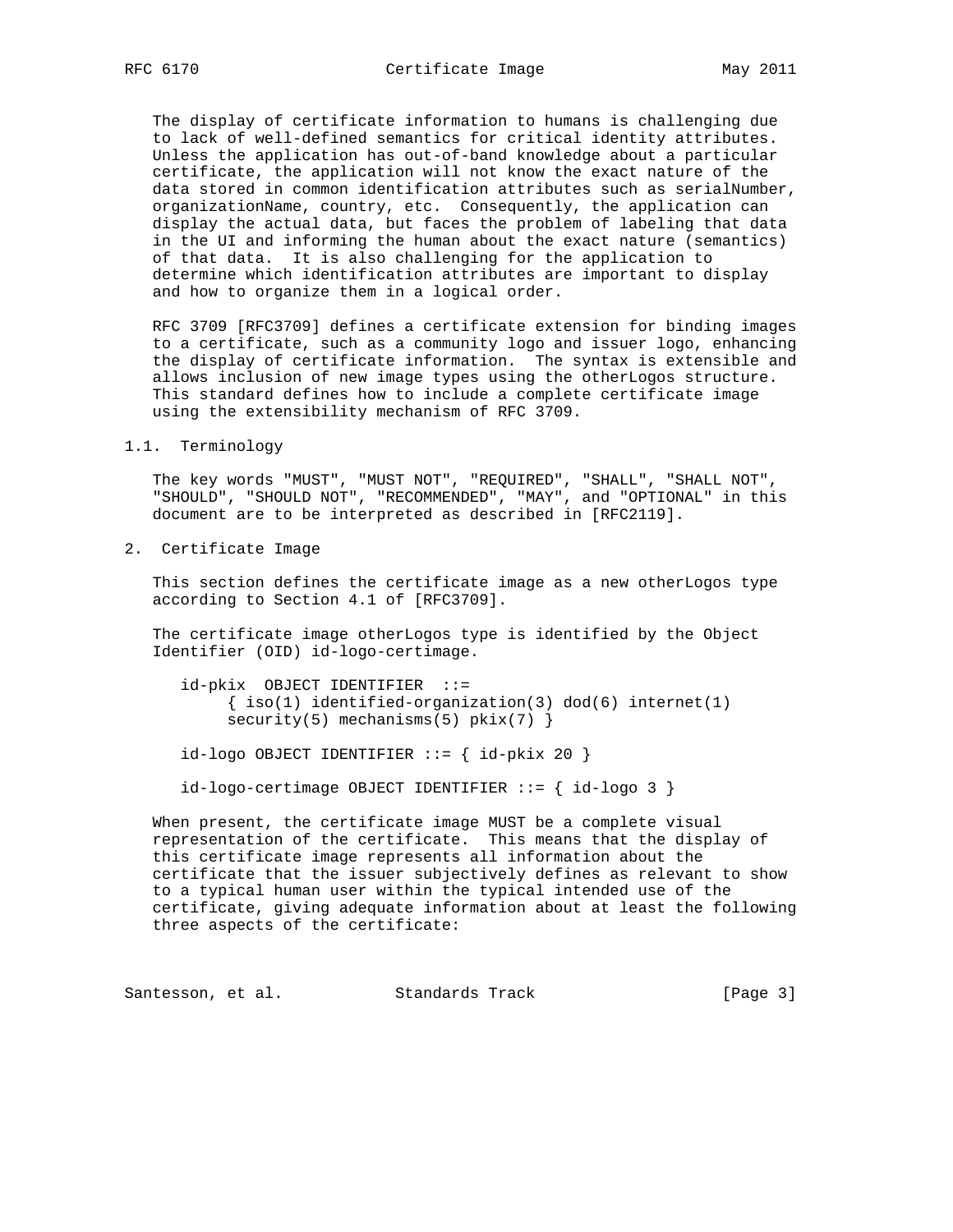- Certificate Context
- Certificate Issuer
- Certificate Subject

 Certificate Context information is visual marks and/or textual information that helps the typical user to understand the typical usage and/or purpose of the certificate.

 It is up to the issuer to decide what information -- in the form of text, graphical symbols, and elements -- represents a complete visual representation of the certificate. However, the visual representation of Certificate Subject and Certificate Issuer information from the certificate MUST have the same meaning as the textual representation of that information in the certificate itself.

 Applications providing a Graphical User Interface (GUI) to the certificate user MAY present a certificate image according to this standard in any given application interface, as the only visual representation of a certificate.

3. LogotypeImageInfo

 The optional LogotypeImageInfo structure is defined in [RFC3709] and is included here for convenience:

|            | LogotypeImageInfo ::= SEQUENCE {                  |
|------------|---------------------------------------------------|
| type       | [0] LogotypeImageType DEFAULT color,              |
| fileSize   | INTEGER, -- In octets                             |
| xSize      | INTEGER, -- Horizontal size in pixels             |
| ySize      | INTEGER, -- Vertical size in pixels               |
| resolution | LogotypeImageResolution OPTIONAL,                 |
| lanquaqe   | [4] IA5String OPTIONAL } -- RFC 3066 Language Tag |

 NOTE: The referenced RFC 3066 in the structure above (from RFC 3709) is obsolete and is currently replaced by RFC 5646 [RFC5646]. The language tag may carry information about the language used to express any textual elements within the image as well as any audio information associated with the image.

 When the optional LogotypeImageInfo is included with a certificate image, the parameters shall be used with the following semantics and restrictions.

 xSize and ySize represent the recommended display size for the image. When a value of 0 (zero) is present, no recommended display size is specified. When non-zero values are present and these values differ

Santesson, et al. Standards Track [Page 4]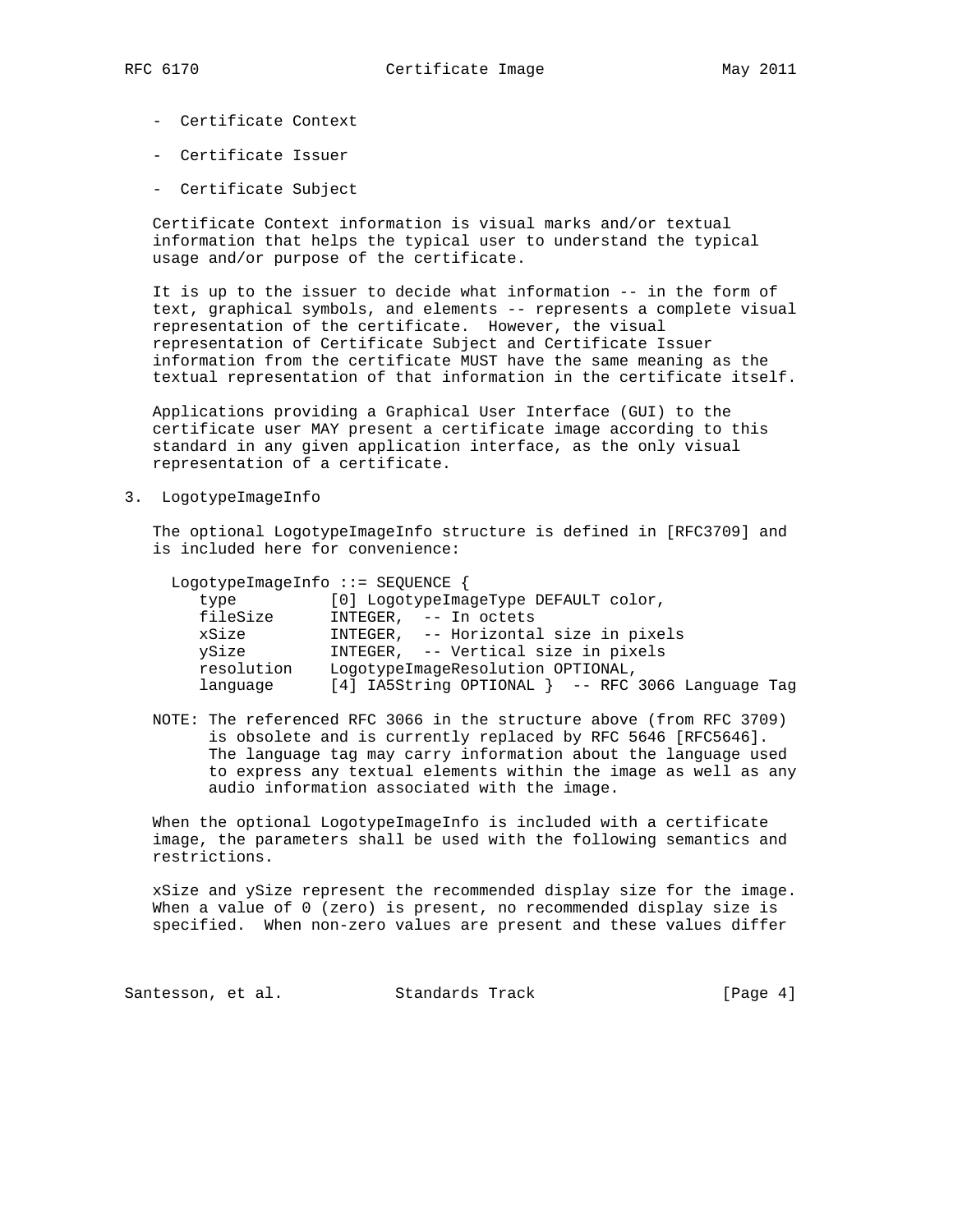from corresponding size values in the referenced image file, then the referenced image SHOULD be scaled to fit within the size parameters of LogotypeImageInfo, while keeping the x and y ratio intact.

 The resolution parameter is redundant for all image formats that are relevant for certificate images and MUST NOT be specified.

4. Embedded Images

 The certificate image otherLogos type defined in this specification and all logotype types defined in RFC 3709 [RFC3709] MAY be stored within the logotype extension using the "data" URL scheme defined in RFC 2397 [RFC2397] if the logotype image is provided through direct addressing, i.e., the image is referenced using the LogotypeDetails structure.

 The syntax of Logotype details defined in RFC 3709 is included here for convenience:

 LogotypeDetails ::= SEQUENCE { mediaType IA5String, -- MIME media type name and optional -- parameters (see Section 5) logotypeHash SEQUENCE SIZE (1..MAX) OF HashAlgAndValue, logotypeURI SEQUENCE SIZE (1..MAX) OF IA5String }

 The syntax of the "data" URL scheme defined in RFC 2397 is included here for convenience:

 dataurl := "data:" [ mediatype ] [ ";base64" ] "," data mediatype  $:=$  [ type "/" subtype ]  $*($  ";" parameter ) data := \*urlchar parameter := attribute "=" value

 When including the image data in the logotype extension using the "data" URL scheme, the following conventions apply.

- The value of mediaType in LogotypeDetails MUST be identical to the media type value in the "data" URL.
- The hash of the image MUST be included in logotypeHash and MUST be calculated over the same data as it would have been, had the image been referenced through a link to an external resource.
- NOTE: As the "data" URL scheme is processed as a data source rather than as a URL, the image data is typically not limited by any URL length limit settings that otherwise apply to URLs in general.

Santesson, et al. Standards Track [Page 5]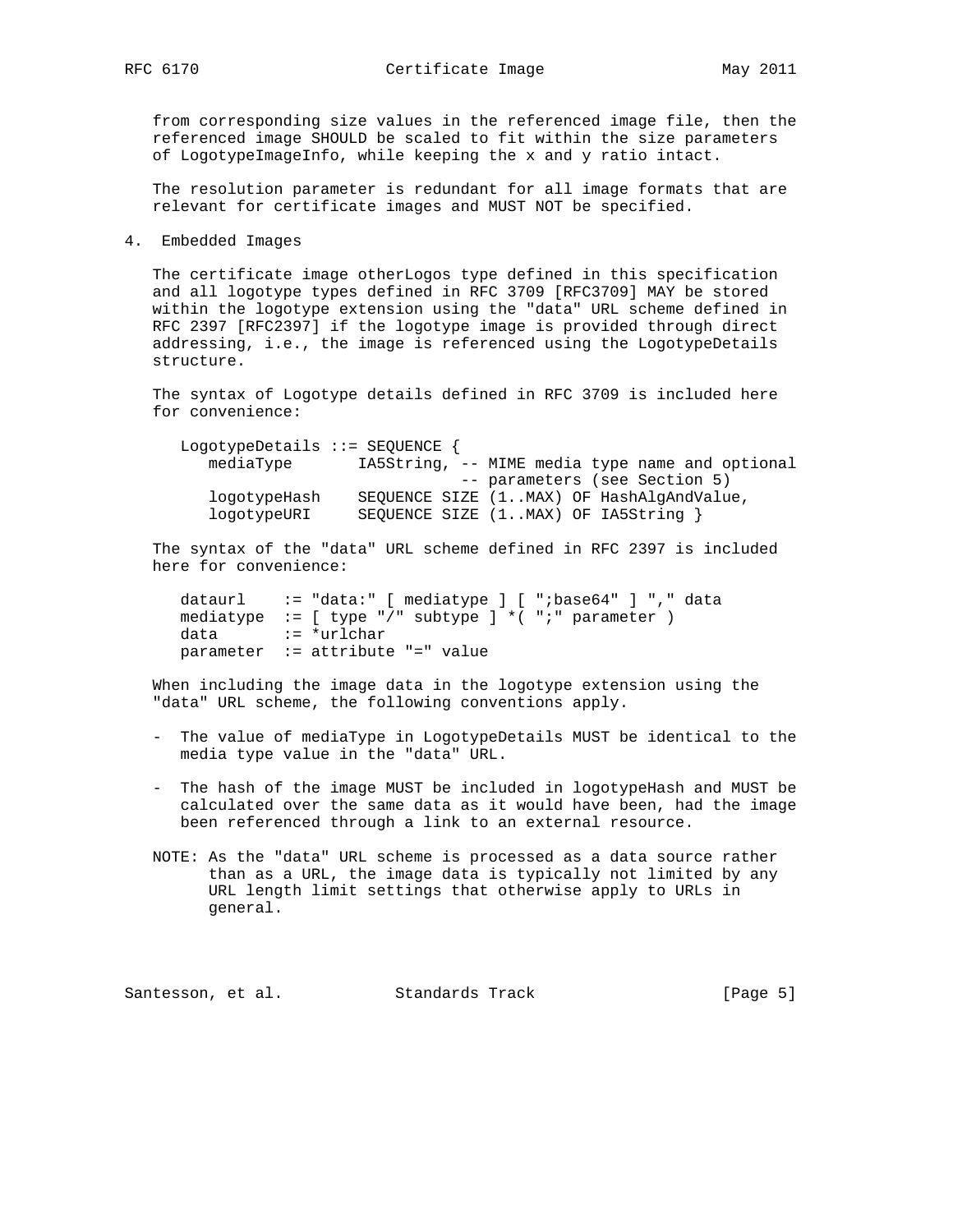- NOTE: Implementations need to be cautious about the size of images included in a certificate in order to ensure that the size of the certificate does not prevent the certificate from being used as intended.
- 5. Certificate Image Formats

 Implementations of this specification MUST support JPEG and GIF as defined in RFC 3709 [RFC3709]. In addition to these mandatory-to implement formats, this specification specifies the use of the Portable Document Format (PDF), Scalable Vector Graphics (SVG), and Portable Network Graphics (PNG) as image formats.

5.1. PDF

 A certificate image MAY be provided in the form of a Portable Document Format (PDF) document according to [ISO32000] and following the conventions defined in this section. When a certificate image is formatted as a PDF document, it MUST also be formatted according to the profile PDF/A [ISO19005].

 When including a PDF document as a certificate image, the following MIME media type as specified in [RFC3778] MUST be used as mediaType in LogotypeDetails:

application/pdf

5.2. SVG

 A certificate image MAY be provided in the form of a Scalable Vector Graphics (SVG) image, which MUST follow the SVG Tiny profile [SVGT] with the following amendments:

- The SVG image MUST NOT contain any Internationalized Resource Identifier (IRI) references to information stored outside of the SVG image of type B, C, or D, according to Section 14.1.4 of SVG Tiny 1.2 [SVGT].
- The SVG image MUST NOT contain any 'script' element, according to Section 15.2 of SVG Tiny 1.2 [SVGT].
- The XML structure in the SVG file MUST use <LF> (linefeed 0x0A) as the end-of-line (EOL) character when calculating a hash over the SVG image.

 The referenced SVG file MAY be provided in GZIP-compressed [RFC1952] form as an SVGZ file. In this case, the extension 'svgz' is used as an alias for 'svg.gz' [RFC1952], i.e., octet streams of type

Santesson, et al. Standards Track [Page 6]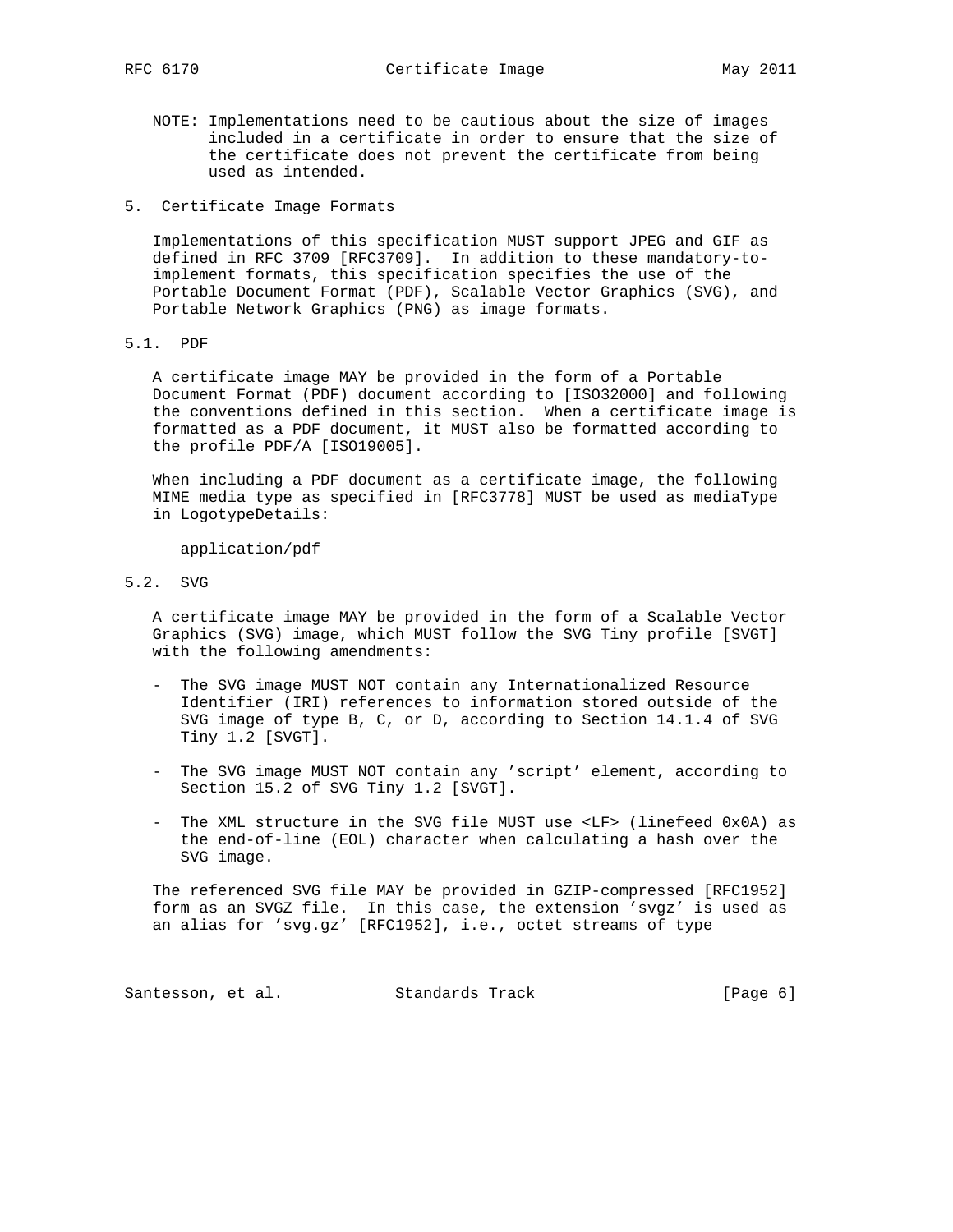image/svg+xml, subsequently compressed with gzip as specified in [SVGR]. The hash over the SVGZ file is calculated over the decompressed SVG content with canonicalized EOL characters (<LF>) as specified above.

 The following MIME media type, defined in Appendix M of [SVGT], MUST be included as mediaType in LogotypeDetails for all SVG and SVGZ images:

image/svg+xml

 When the SVG image is embedded using the "data" URL scheme as defined in Section 4, SVG image data MUST be provided in SVGZ (GZIP compressed) form (i.e., it MUST NOT be provided in uncompressed SVG form).

 Compliant implementations of this specification SHOULD be able to process SVG images that are formatted according to this section.

## 5.3. PNG

 If a certificate image is provided as a bitmapped image, the PNG [ISO15948] format SHOULD be used.

 PNG images are identified by the following mediaType in LogotypeDetails:

image/png

6. Security Considerations

 This document is based on and inherits all security considerations from RFC 3709 [RFC3709]. In particular, RFC 3709 discusses several issues a Certificate Authority (CA) should take into consideration when evaluating a request to issue a certificate with a certificate image.

 Images incorporated according to RFC 3709 provide an additional possibility for a CA with bad intentions or bad security procedures to include false, conflicting, or malicious information to relying parties. Such a CA may, for example:

- include information in graphical form that is in conflict with information in provided text-based attributes or other name forms, and
- include malicious data that could exploit known security bugs in common software libraries used to render graphical images.

Santesson, et al. Standards Track [Page 7]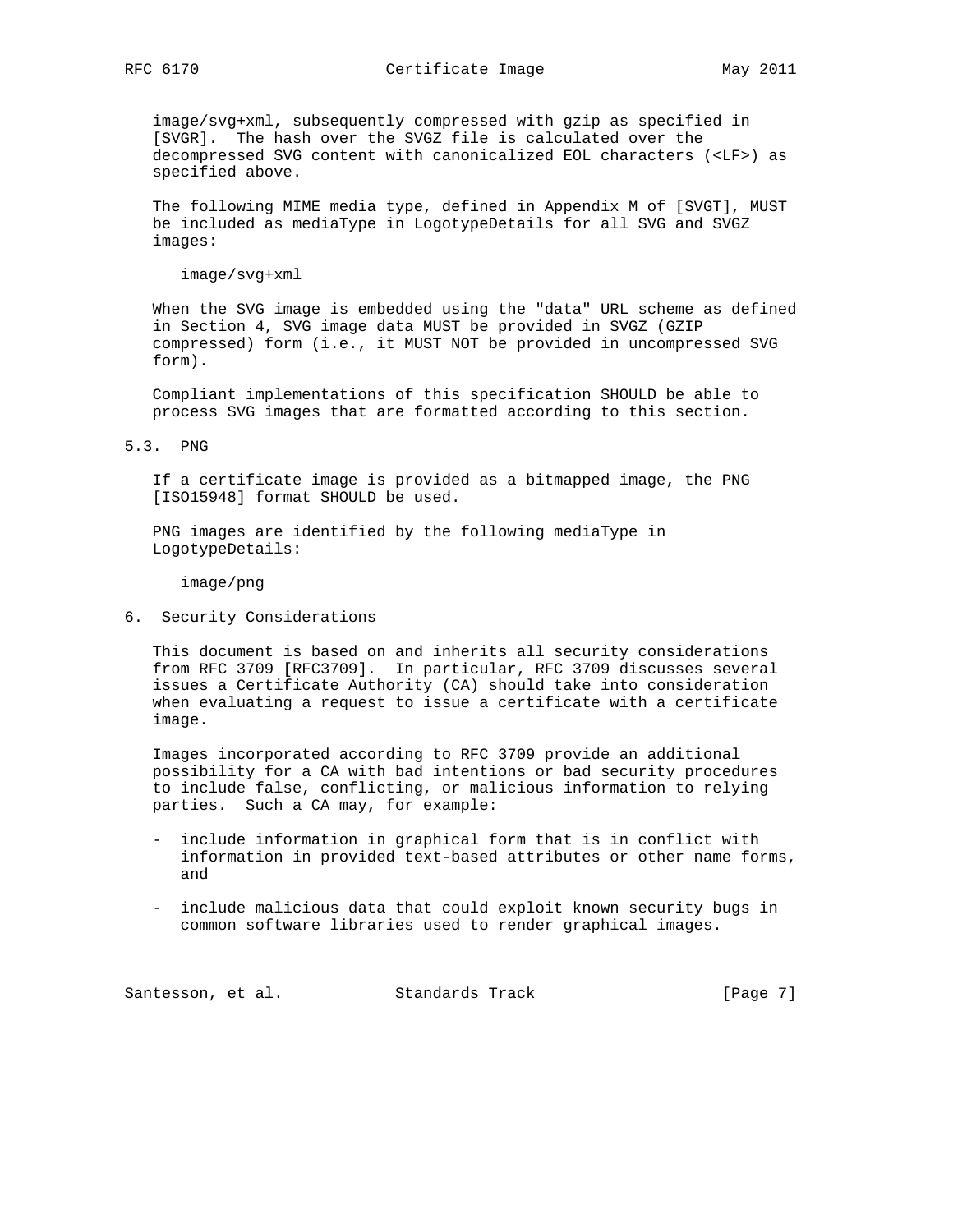This underlines the necessity for CAs to provide reliable services, and the relying party's responsibility and need to carefully select which CAs are trusted to provide public key certificates.

 This also underlines the general necessity for relying parties to use up-to-date software libraries to render or dereference data from external sources (such as certificates), to minimize risks related to processing potentially malicious data before the data has been adequately verified and validated.

 Referenced image files are hashed in order to bind the image to the signature of the certificate. Some image types, such as SVG, allow part of the image to be collected from an external source by incorporating a reference to an external image file. If this feature were used within a certificate image file, the hash of the image file would only cover the URI reference to the external image file, but not the referenced image data. Clients SHOULD verify that SVGT images meet all requirements listed in Section 5.2 and reject images that contain references to external data.

 CAs issuing certificates with embedded certificate images should be cautious when accepting graphics from the certificate requestor for inclusion in the certificate if the hash algorithm used to sign the certificate is vulnerable to collision attacks. In such a case, the accepted image may contain data that could help an attacker to obtain colliding certificates with identical certificate signatures.

 Certificates, and hence their certificate images, are commonly public objects and as such usually will not contain privacy-sensitive information. However, when a certificate image that is referenced from a certificate contains privacy-sensitive information, appropriate security controls should be in place to protect the privacy of that information. Details of such controls are outside the scope of this document.

7. Acknowledgements

 The authors recognize valuable contributions from members of the PKIX working group, the CA Browser Forum, and James Manger, for their review and sample data.

Santesson, et al. Standards Track [Page 8]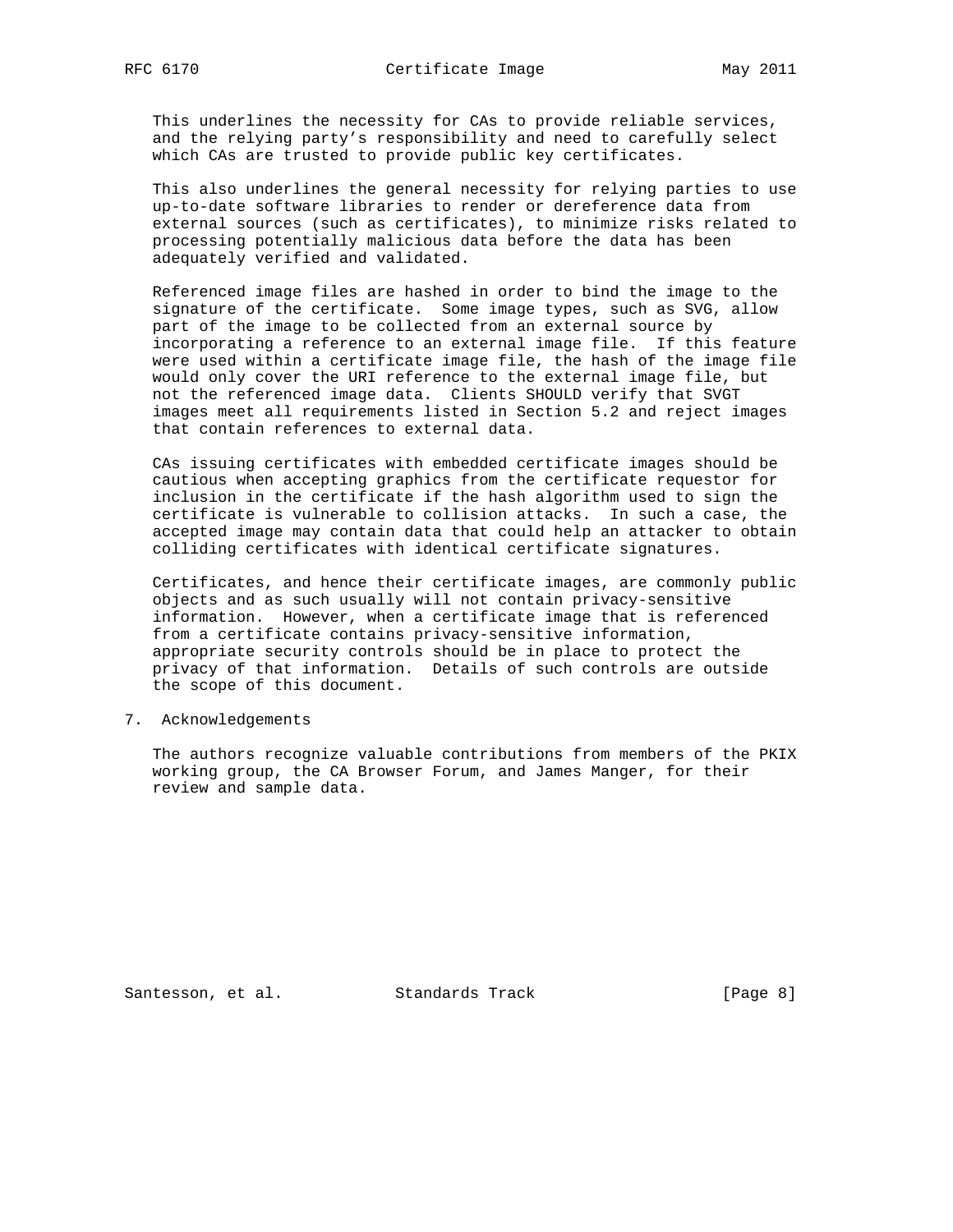## 8. References

- 8.1. Normative References
	- [RFC1952] Deutsch, P., "GZIP file format specification version 4.3", RFC 1952, May 1996.
	- [RFC2119] Bradner, S., "Key words for use in RFCs to Indicate Requirement Levels", BCP 14, RFC 2119, March 1997.
	- [RFC2397] Masinter, L., "The "data" URL scheme", RFC 2397, August 1998.
	- [RFC3709] Santesson, S., Housley, R., and T. Freeman, "Internet X.509 Public Key Infrastructure: Logotypes in X.509 Certificates", RFC 3709, February 2004.
	- [RFC5280] Cooper, D., Santesson, S., Farrell, S., Boeyen, S., Housley, R., and W. Polk, "Internet X.509 Public Key Infrastructure Certificate and Certificate Revocation List (CRL) Profile", RFC 5280, May 2008.
	- [RFC5646] Phillips, A., Ed., and M. Davis, Ed., "Tags for Identifying Languages", BCP 47, RFC 5646, September 2009.
	- [ISO15948] ISO/IEC 15948:2004, "Information technology -- Computer graphics and image processing -- Portable Network Graphics (PNG): Functional specification", 2004.
	- [ISO19005] ISO 19005-1:2005, "Document management -- Electronic document file format for long-term preservation -- Part 1: Use of PDF 1.4 (PDF/A-1)", 2005.
	- [ISO32000] ISO 32000-1:2008, "Document management -- Portable document format -- Part 1: PDF 1.7", April 2008.
	- [SVGT] W3C Recommendation, "Scalable Vector Graphics (SVG) Tiny 1.2 Specification", December 2008.
- 8.2. Informative References
	- [RFC3778] Taft, E., Pravetz, J., Zilles, S., and L. Masinter, "The application/pdf Media Type", RFC 3778, May 2004.
	- [SVGR] "Media Type Registration for image/svg+xml", http://dev.w3.org/SVG/profiles/1.1F2/master/mimereg.html.

Santesson, et al. Standards Track [Page 9]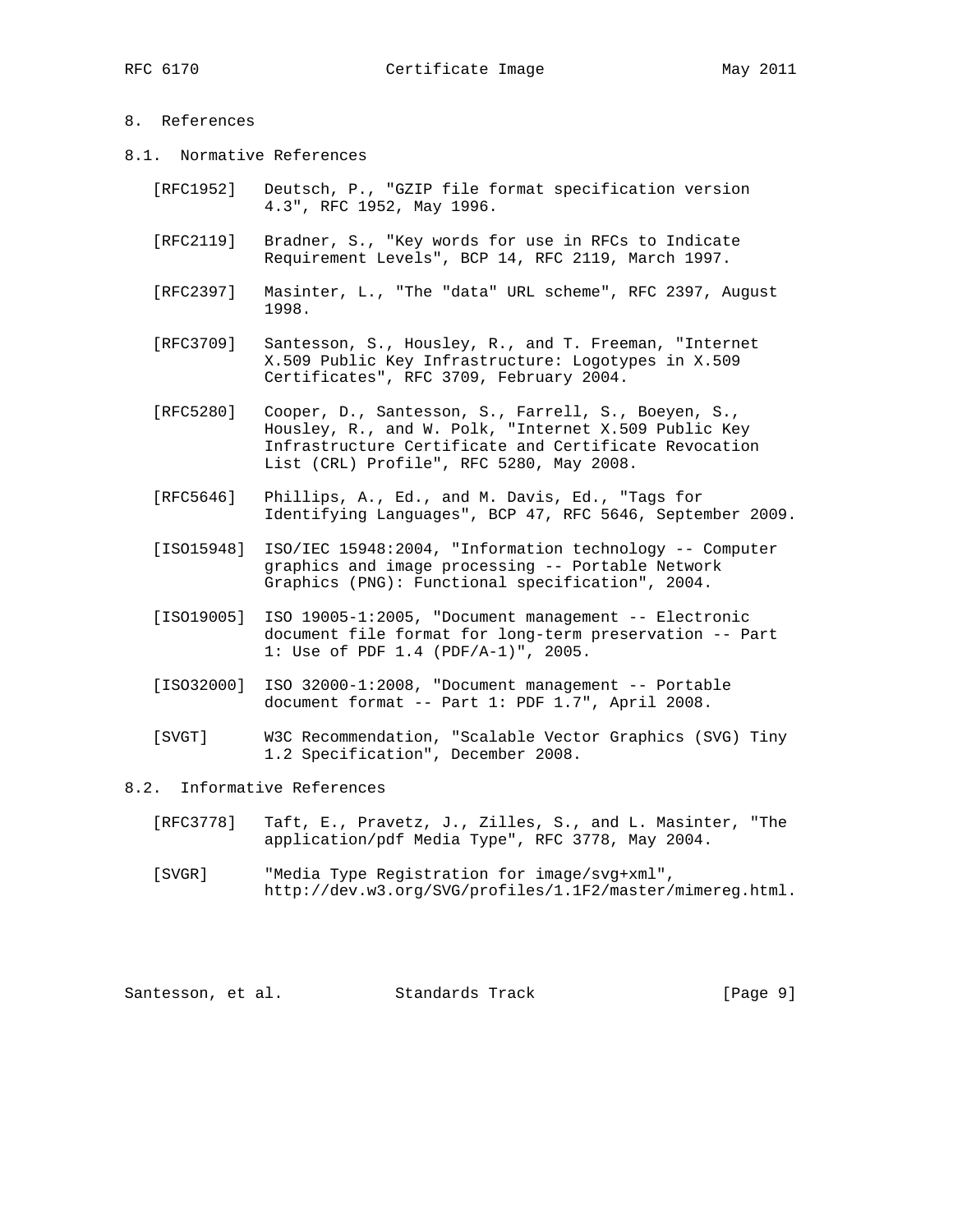Appendix A. ASN.1 Module CERT-IMAGE-MODULE { iso(1) identified-organization(3) dod(6) internet(1) security(5) mechanisms(5) pkix(7) id-mod(0) id-mod-logotype-certimage(68) } DEFINITIONS EXPLICIT TAGS ::= BEGIN EXPORTS ALL; -- export all items from this module id-logo-certImage OBJECT IDENTIFIER ::=  $\{ iso(1) *identified-organization(3)  $dod(6) *internet(1)*$*$ security(5) mechanisms(5) pkix(7) id-logo(20) 3 }

END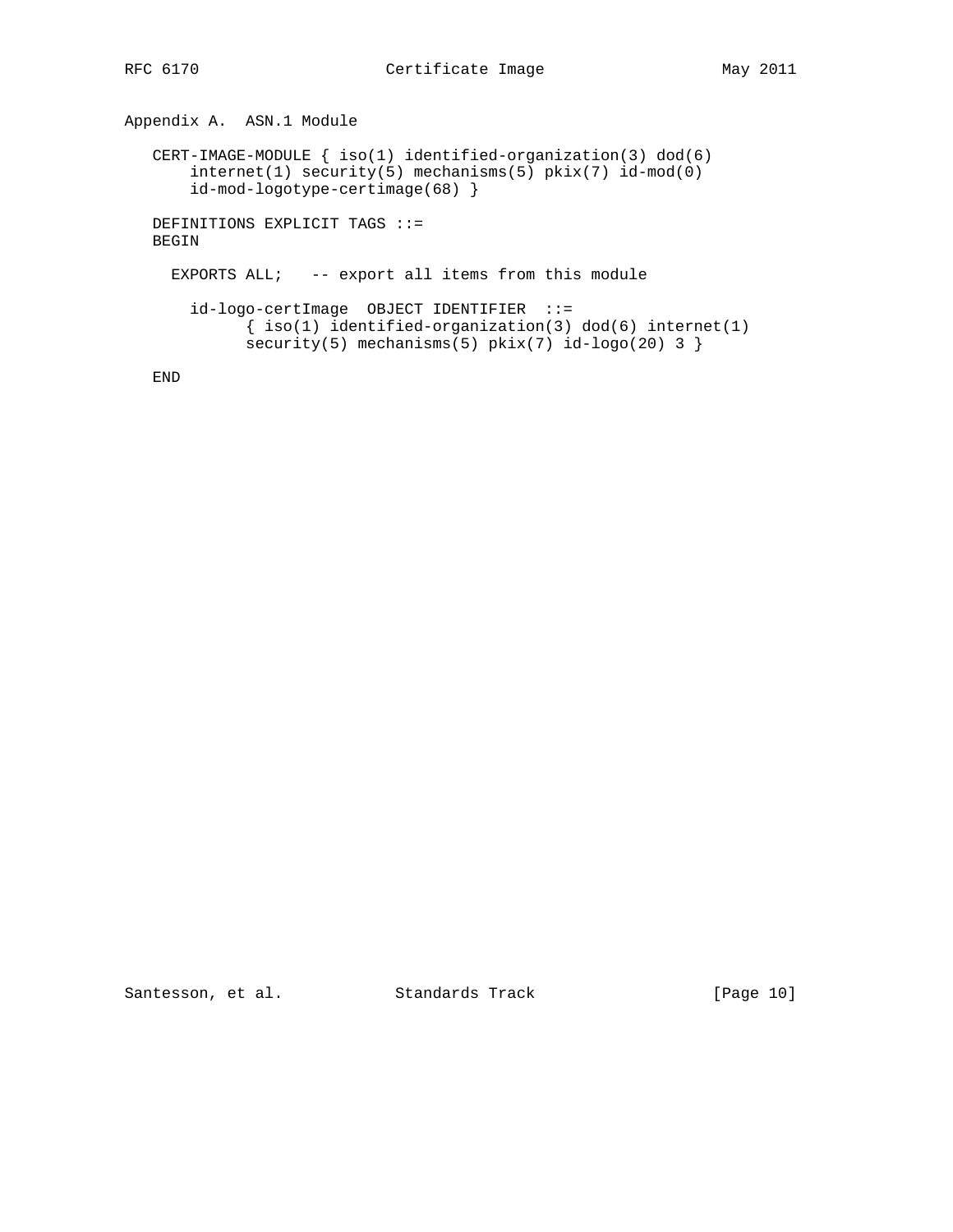## Appendix B. Example

 The following example stores an embedded svgz-encoded SVG image using the "data" URL scheme.

 data:image/svg+xml;base64,H4sICLXutU0AA0NlcnRJbWFnZURlbW8uc3ZnANVa W2/bOBZ+n19BqBigwdoS7xK9jmeapB0EWHQHzez2WZZoR1tZMiQ5jvvr95CSL7Gl1E m8C9d9iERSPOd85+O5EB3+9jhL0YMuyiTPLh3iYgfpLMrjJJteOv/661M/cFBZhVkc pnmmL50sd34b/TIsH6YoiS+da11UySSJwkqj21k41Q6CDbNyUMSTS+e+quYDz1sul+ 6SuXkx9YhSysPUo7QPK/rlKqvCx35Wvmu+a/uGYow9EOigh0Qvr/LHSwcjjDjGiGHQ 914n0/sKlMf4Vwctk7i6X7/sGEYdNA5L/WeRT5IUDKmSbLVWNoo2cqNCh1XyoKN8Ns uz0iqwVW8Qb1fOF0Vqp+PI06me6awqPeISzxn9goYzXYVxWIUWpfWLCMwcGoLpgy83 n8wzGkbR4GtefENmMBznC7DEroKpOBpM8mIWVqPEYGtA+BvoMfS2E5uF1Wqu7R6FLv NFEelWReNolpiV3l2VpGntMW9nk6RKdf0+9BrFrMbeVuWhtzbHvMR6UlobPyVpBWjX Bk7six2vH5nCwY6nXCo5xb7YusvFVPqCOGh16fSxSxglmPkScLfvmDDmC4FlDc1wov 8IF2WZhNlVumgEPRliimDD3PhGPyTgUUMC6lKqKAjxaptq1boUJvQFsvi+LOJyxZkP E/vCwHuAmXmoj1AarnRBatzqkbv7cK5Ls2ORfwM/vsOG5lURZqXxOnDXPKZw5t5jVz IhFKO0B6D6hARSXDR6Fzqq7H7mQeJAOQiUSPvFIrUHOfuui3zrFI5dYVeAmpcOcOb9 u63vLjae4kYX4yRifYPrTa2SlMigYdO+cEWeGADMLZLH96SH4R9xRYApl6q3Y02f+N zlRAl+cZSKhB6qSIVa80fsqMnWOqZJpmsXwAPoyNaQ95uNIGasKPwhxGzQzOXzMIIz BKabmLIil470zfSjWWn+kvpvLQ9g1l3yRIc8gukz0uysEcakcDfy3KMk+l0SOXlOop ltJL7EPtUlzZfP4tnM70k8xkKCySt92MwfIXPoTe0pnu4dYbp7hJ/kxWySN0ey0o/1 qbiCsxDXJMWWo37QekBcAUFPSGkPCnUJF5wwBacDK5cGlEp4BC2lYoJcrNNGVc7DzI qxT4CKsPlrAG8mL8whRejiQe9EmImIAoz3sds9NxP4RZEzugqzb7c3Q89u3WQKY9ae gbsA/AUJB/bJs6pfJt9BHFEuk5DWITzOH5uZSThLUsDjQ5GE6RMsyihMTaQLfA6BIi AQMAhnHHN1sd61WtUhDVJiuhkrdBXd740+hLB9Vm1HjQe4ywLOBLWOMMiyQAXNB8sm 9Gx2qdGgGkMG6wY8aLfqgH4dfnmrVc+pPrE/Z/QnZOs8C1Okb2/ggwLdxlDC1D6DFP ZDD98txv8xQf5TEc7Ax6ZyaDf6BC4SylWKCMqtizp80+UMchATal63qHq0M3ZTs83O b/XO6LYsFzpGVY5+iLxdWvwY+NaKoR/0iJIXL3dBjT2hG+wO+NXm53XStSh1eogfeo jV35BTOaqh/cmPUe2Mdp91pQp2CjWOO2k7OamhjU1HB3DLGm66n6iajz4bqn2oICmN FxDR/x2mC5s+rKhlkUA3Ne3P8lgP0qJfjf9uvu+HWXSfFwNoH4uqGUmTadYMtOc7yj EEd9EUhkwEEOcDSHKQ+yhnSvUYRH8miQo2FK5TCjWZZGWKB8iHPud16wApnCvTOzjI FAj9TQdCxa+ddOTizaa1xJvD0qMrKx+Ydaj6iwJQG0vaSdYWpTv4HwVRAP3Z6ONjOJ unEIeKRVmhujpA2+wPmQR9WFQAFhh9bGQzFEXX+WwOnXq8pV35P2Acdn0pGebcMg7O gQKaEdOKEAkFlk/9HuEKGBVwucc4AjnJ/LBYU09hVwWY1F0HlBUC2lbyIuYF58O8p+ adMwUt9YAoX/IwRtAC9NAdBAyGuEB3VR59u8/TGYx9/Xjz8bPB/Z/F9B0SghBK+4xx fiwtr0GXECqedQQ9PRVpEAQ+26MidbGSmPm8RwRzcQsT17EPSmoorH3+av4Jcj78O/ vIp/uzMEkHKAE6/F7VHHSj8HddR0Q3ymcGZfRVjwfmOnNn3GuWR+FzhcPmPqiptHca yacT28T8j3Cs0/LQCwo6J2iYxP4R58AsobjFegusoJhuq7VNS2evRPcqASvQki+gbk BYwETNPt/1A2pT6UErR1zMzUITZRvF5Lp5basO1fk2U4aBSjkji8quL3cDyW7TpI3u nxezMcSTNhQJhfpGctKgKN2Amo7/7ShSev4oXicPSYS+6GkCm9a1Qw3VEchCUA+z5H tTcbQhK6F14YFUp+Yn7WgmzwpZCDf5DDiXT9B7U6RdHAHpdb7IqmLVjqZSLnTW61zj Q7/G7D3hm9E846uTDZoNMADmLlm7IG2ieXfUtu1US9TeNGUHibE9Nv//2jRJGZfQmK 3v7ykJJOv1IXjBsDCPpmgWppe6sHxR3KVSQKqp+WIqammuJbtqkxZmMHry4oS/9pLh dCXKq8uR0R+LDEqCKRxqc5VXdvPvIP+ggwR0RkyBfO9iKZvrWGAKVdz31cuocvoO/q emClFMYEFEH7oI+vpkek4s4bCMBqK+5mHQUlDpE/oylpy+2/6pWXK31PEYagP04epV 1cE50UMy6IQZeQM7+Ol74Z+eHfpHNc7OjffQ/HeV0X8BopoDkGEkAAA=

Santesson, et al. Standards Track [Page 11]